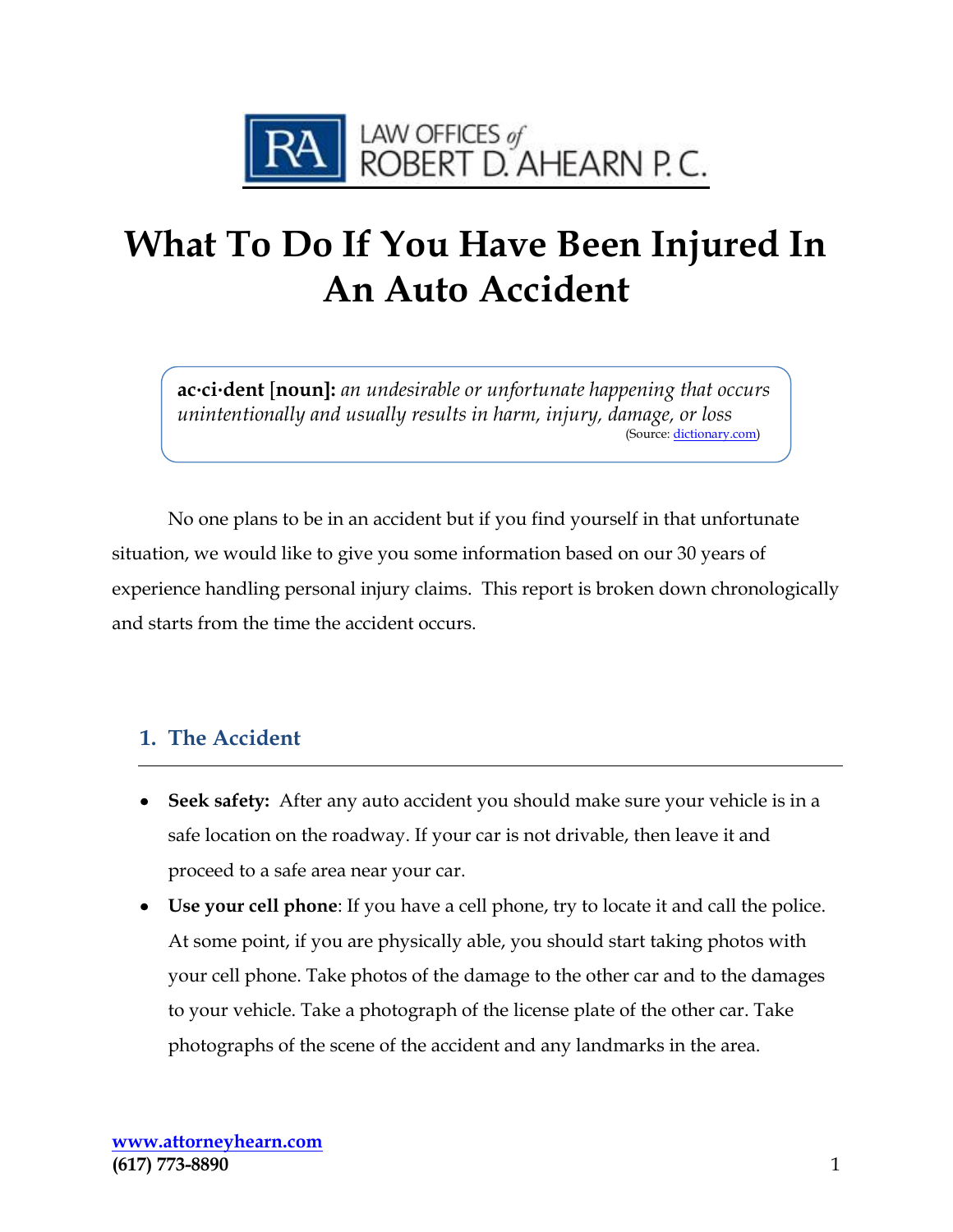- **Gather information:** Get as much information from the other driver as possible. Ideally you want to get their:
	- o Name
	- o Address
	- o License number
	- o Date of birth
	- o Insurance company name
	- o License plate number
- **Look around:** Did anyone stop to assist? These may be valuable witnesses to the accident. Get their names, addresses and telephone numbers. You may think that you are not at-fault but believe us, stories change and people do not always tell the truth about how an accident happens. Remember, the at-fault party will be paying a hefty surcharge on his/her auto insurance for years. That is why the photographs and witness statements are invaluable.
- **If you are injured:** Get in the ambulance and go to the hospital to be checked out. After an accident, your adrenaline is flowing and you may not realize the extent and nature of your injuries. Get checked out by the EMT's and go to the hospital.

#### **2. Dealing With Insurance**

**Report the accident:** Report the accident to your insurance agent or directly to your insurance company within a day or so after the accident. We recommend reporting the claim the day after the accident. The reason is that one of the questions you will be asked is, "Are you injured?" Again, if you call the insurance company on the day of the accident, your adrenaline is still affecting your ability to fully analyze your injuries. Wait until the next day and see how your body reacts to the effects of the auto accident. For example, injuries like whiplash and back problems may be hard to detect in this state of adrenaline.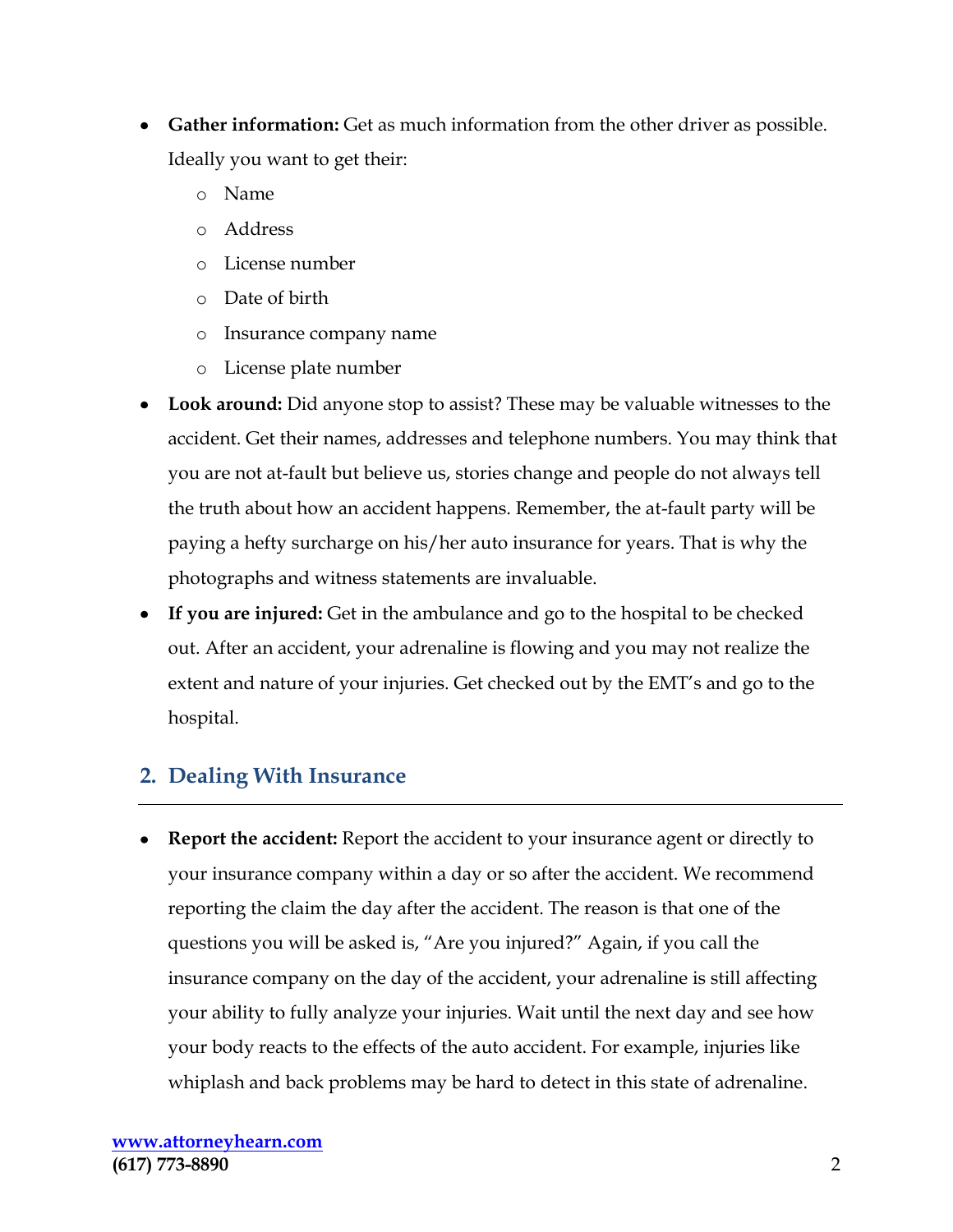**General Information:** In Massachusetts, your own auto insurance will pay the initial \$2,000 in medical bills and 75% of your lost wages under coverage called Personal Injury Protection (P.I.P.) as long as you do not have a P.I.P. deductible. If you have private health insurance, your health insurer will then pay for your medical bills as long as you follow the rules of your health insurer (i. e. get a referral from your primary care doctor, receive treatment from a health provider in your network, etc). If you have a co-payment, a deductible or you exhaust a benefit, you can then submit those balances back to your auto insurance carrier for payment under extended P.I.P. benefits.

**I know what you are thinking**, "*the other party was at fault and caused the accident, why is my auto insurance and health insurance paying for my medical bills*?" The answer is that they are paying for the bills and lost wages initially. They will be reimbursed at a later date by the auto insurance company of the at-fault party.

**P.I.P. Application**: Your insurance company will send you a Personal Injury Protection Application (P.I.P.). You MUST fill this out, sign it where indicated and return it to the insurance company before they will pay for your medical bills and lost wages. You should determine from your agent or insurance company whether you have rental coverage and towing and storage coverage. If you do not have rental coverage, you may have to pay for the rental up front and seek reimbursement from the at-fault party at a later time. You may contact the at fault party's auto insurance company to see if they will pre-approve you for a rental, but we advise against this.

Any contact with the at-fault insurance company **is not advisable** as they will be using anything you tell them in defense of your claim against their insured driver.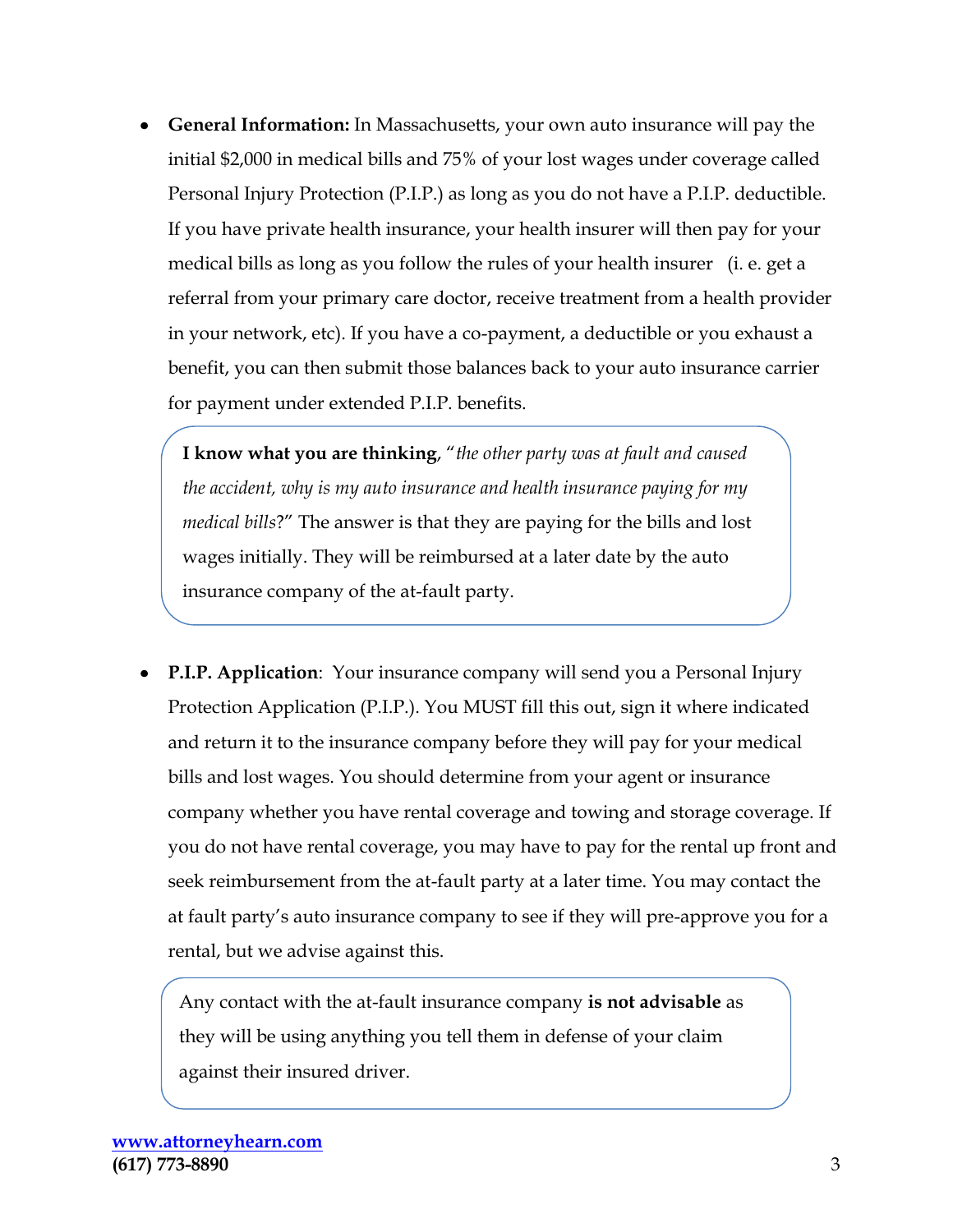#### **3. Hiring a Personal Injury Attorney**

- **Call Bob Ahearn:** The insurance companies don't want you to hire an attorney and they will probably tell you not to get one. Massachusetts law mandates that everyone who owns a car must have insurance, and the State of Massachusetts approves what the auto insurance companies can charge for their rates each year. As a result, in order to increase their profit, the insurance companies try to control and limit their expenses, including how much they pay out in claims!
- **Let Bob negotiate with the insurance companies:** You may not know what your case is worth, but an experienced personal injury attorney does. Would you bring a baseball signed by Babe Ruth to a sports memorabilia store and ask how much they'll give you for it? That is what you are doing if you try to deal with the insurance company directly. You aren't negotiating from a position of power.
- **Let Bob handle your claim:** It is difficult and confusing to figure out which insurance company should pay for your medical bills, lost wages or replacement services. You may not understand how the different auto insurance coverage applies to your claim. Bob will handle and deal with the insurance companies directly, collect all of your medical bills and records and make sure they are getting paid by the correct insurance company, start the investigation of your claim, obtain statements from witnesses, and get a copy of the police report.
- **Let Bob handle the phone calls and paperwork:** When you are in an accident, it's likely you're hurt, sore and in pain. Because of your injuries, you may have a lot of stress at home or at work. You may be missing time from work, losing wages, and unable to manage day to day activities. The last thing you want to do is deal with all of the paperwork and telephone calls. Bob will put all insurance companies on notice that you are represented by an attorney. This will effectively end the telephone calls to your home and work as all communications will be directed to the attorney's office. You can now concentrate on getting better and getting your life back together.